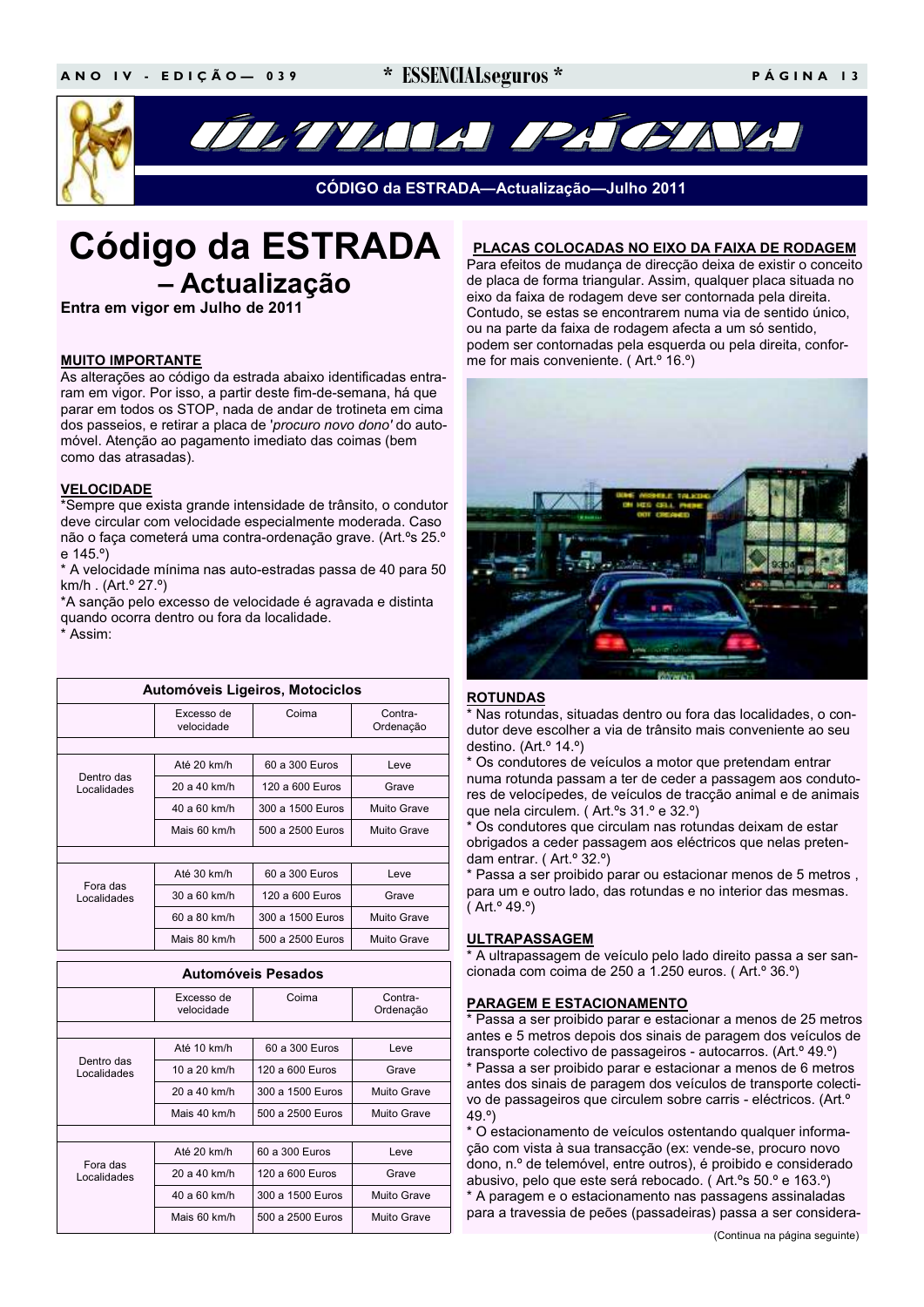do contra-ordenação grave. (Art.º 145.º)

# **TRANSPORTE DE CRIANÇAS**

\*As crianças com menos de 12 anos de idade e menos de 150 cm de altura devem ser transportadas sempre no banco de trás e são obrigadas a utilizar sistemas de retenção adeguados ao seu tamanho e peso - cadeirinhas. (Art.º55º)

\*É permitido o transporte de crianças com menos de 3 anos no banco da frente desde que se utilize sistema de retenção virado para a retaguarda e o airbag do lado do passageiro se encontre desactivado. (Art.º55º))

\*Nos automóveis que não estejam equipados com cintos de segurança é proibido o transporte de crianças com menos de 3 anos. (Art.<sup>o</sup>55°)

\*A infracção a qualquer das disposições referidas nos pontos anteriores é sancionada com coima de 120 a 600 euros por cada criança transportada indevidamente. (Art.º55º)

\*O transporte de menores ou inimputáveis sem cinto de sequrança passa a ser considerado contra-ordenação grave. (Art.º  $145°$ 

### **ARREMESSO DE OBJECTOS PARA O EXTERIOR DO VEÍ-CULO**

\*O arremesso de qualquer objecto para o exterior do veículo passa a ser sancionado com coima de 60 a 300 euros. (Art.º79.º) - Atenção às beatas, charutos e outros cigarros que devem ser apagados nos respectivos cinzeiros dos carros

# **TROTINETAS COM MOTOR**

\*Os condutores de trotinetas com motor, um brinquedo que hoje se adquire em qualquer supermercado, têm de usar capacete devidamente ajustado e apertado. (Art.º 82.º)) \*O trânsito destes veículos não é equiparado ao trânsito de peões, pelo que não podem circular nos passeios. (Art.º 104.º) \*Para as restantes disposições do Código da Estrada, estes veículos são equiparados a velocípedes. (Art.º 112.º))

# <u>USO DE TELEMÓVEL DURANTE A CONDUÇÃO</u>

\*A utilização de telemóvel durante a condução, só é permitida se for utilizado auricular ou sistema alta voz que não implique manuseamento continuado. A infracção a esta disposição é sancionada com coima de 120 a 600 euros e passa a ser considerada contra-ordenação grave. (Art.ºs 84.º e 134.º)

### TRIÂNGULO DE PRÉ-SINALIZAÇÃO E COLETE RETROR-**REFLECTOR**

\*Passa a ser obrigatório colocar o triângulo de pré-sinalização de perigo (a pelo menos 30 metros do veículo, de forma a ser visível a, pelo menos, 100 metros) sempre que o veículo fique imobilizado na faixa de rodagem ou na berma ou nestas tenha deixado cair carga. (Art.º 88.º)

\*Todos os veículos a motor (excepto os de 2 ou 3 rodas, os motocultivadores e os quadriciclos sem caixa) têm de estar equipados com um colecte retrorreflector, de modelo aprovado. (Art.º 88.º)

\*Nas situações em que é obrigatório o uso do sinal de présinalização de perigo, quem proceder à sua colocação, à reparação do veículo ou à remoção da carga deve utilizar colete retrorreflector. A não utilização do colete é sancionada com coima de 120 a 600 euros. (Art.º 88.º)

# **OUTRAS ALTERAÇÕES**

\*Não parar perante o sinal de STOP, ou perante a luz verme-

lha de regulação do trânsito ou o desrespeito da obrigação de parar imposta pelos agentes fiscalizadores ou reguladores do trânsito, passa a ser considerada contra-ordenação muito grave. (Art.<sup>o</sup> 146.<sup>o</sup>)

\*Pisar ou transpor uma linha longitudinal contínua que separa os sentidos de trânsito passa a ser considerada contraordenação muito grave (Art.º 146.º)

\*A condução sob influência do álcool, considerada em relatório médico, passa a ser considerada contra-ordenação muito grave. (Art.<sup>o</sup> 146.<sup>o</sup>)

# **CLASSIFICAÇÃO DE VEÍCULOS**

\*Passa a haver as categorias de triciclos e de velocípedes com motor. Para efeitos de circulação, os velocípedes com motor são equiparados a velocípedes. (Art.ºs 107.º e 112.º) \*Os quadriciclos passam a ser distinguidos entre ligeiros e pesados. A condução destes veículos passa a ficar dependente da titularidade de carta de condução. (Art.ºs 107.º e 123.º)

# TRANSFORMAÇÃO DE VEÍCULOS (TUNING)



\*É proibido o trânsito de veículos sem os sistemas, componentes ou acessórios com que foi aprovado, que utilize sistemas, componentes ou acessórios não aprovados, que tenha sido objecto de transformação não aprovada. As autoridades de fiscalização do trânsito, ou seus agentes, podem proceder à apreensão do veículo até que este seja aprovado em inspecção extraordinária, sendo o proprietário sancionado com coima de 250 a 1.250 euros. (Art.ºs 114.º, 115.º e 162.º)

# **INSPECÇÕES**

\*Passam a realizar-se inspecções para verificação das características após acidente e inspecções na via pública para verificação das condições de manutenção. (Art.º 116.ª) REGIME PROBATÓRIO DA CARTA DE CONDUÇÃO

\*A carta de condução, emitida a favor de quem não se encontrava habilitado, passa a ser provisória pelo período de três anos. (Art.<sup>o</sup> 122.<sup>o</sup>)

\*Acresce que os titulares de carta de condução das subcategorias A1 e/ou B1 voltam a estar sujeitos ao regime probatório quando obtiverem as categorias A e/ou B. Ou seja, nestas situações, a carta de condução é provisória duas vezes. (Art.º  $122.°)$